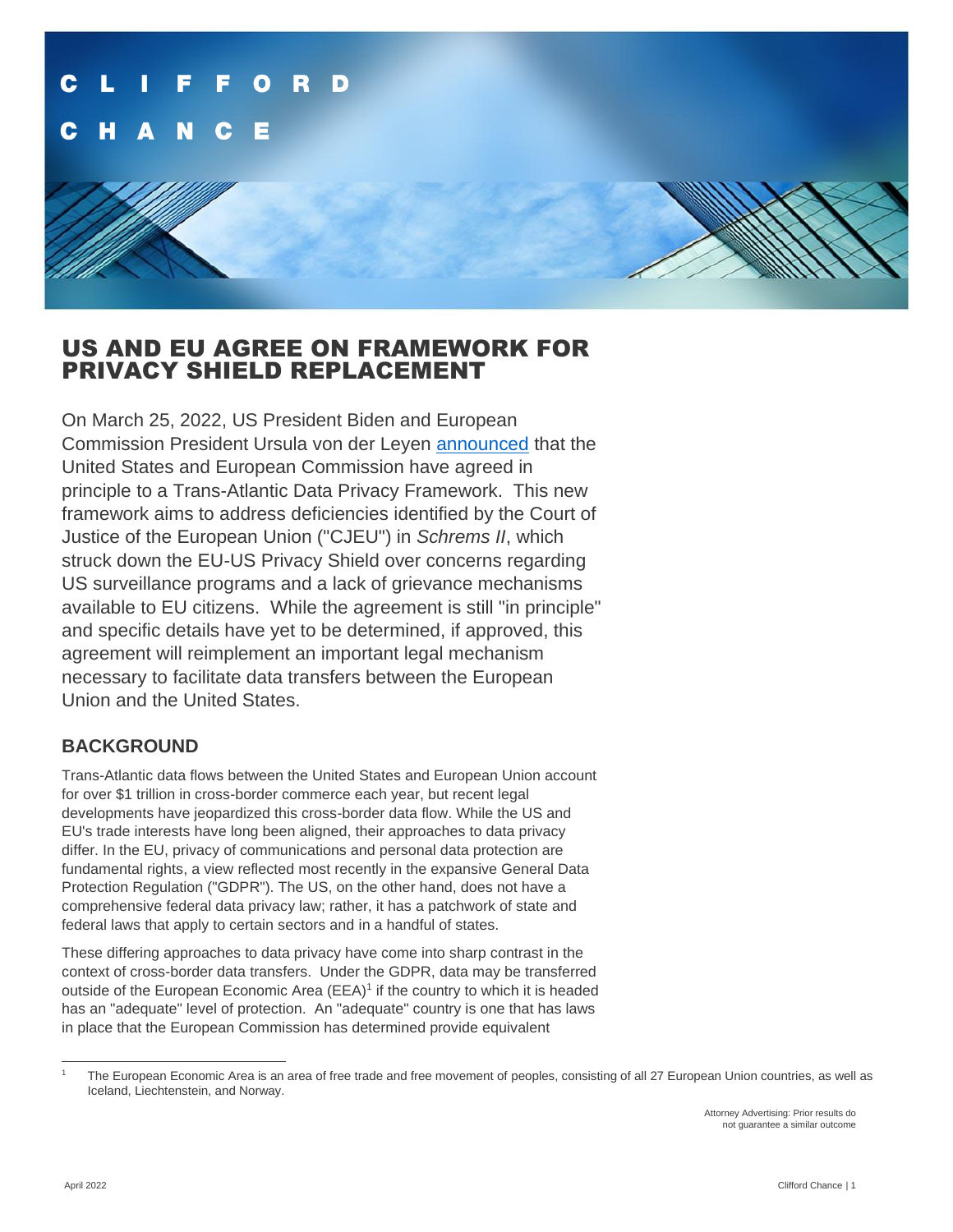US AND EU AGREE ON FRAMEWORK FOR PRIVACY SHIELD REPLACEMENT

## **CLIFFORD**

## C H A N C E

protections to those afforded by the GDPR. In the absence of an adequacy determination by the European Commission, data can only be transferred to a non-EEA country if: (i) "appropriate safeguards" are put in place (e.g., standard contractual clauses and appropriate supplementary measures described further below) or (ii) based on a derogation (e.g., explicit consent of the individual).

## **SAFE HARBOR AND PRIVACY SHIELD**

To facilitate data transfer under these regulations, the US and EU have previously operated under two different international agreements.

From 1998 to 2015, the EU and US operated under the Safe Harbor Privacy Principles ("Safe Harbor"), which allowed for cross-border transfers so long as the US companies engaging in such transfers self-certified that they were in compliance with seven basic privacy principles and other requirements necessary to meet EU protection standards. But in 2015, the CJEU invalidated the Safe Harbor in *Schrems v. Data Protection Commissioner ("Schrems I"),* finding that the Safe Harbor framework did not adequately protect the privacy rights of EU citizens, primarily due to US national surveillance practices and a lack of redress mechanisms available for aggrieved data subjects.

To replace the Safe Harbor, the EU and US agreed to the Privacy Shield framework in 2016. Like the Safe Harbor, under the Privacy Shield, companies were required to self-certify compliance to several privacy principles. In addition, to address the CJEU's concerns raised in Schrems I, the Privacy Shield agreement included assurances from the US government that it would put limitations on access to personal data of EU citizens. It also implemented two redress mechanisms: (i) an ombudsperson responsible for handling complaints by EU citizens against the US government; and (ii) a binding arbitration process for complaints against private companies.

This framework was in place until 2020, when it too was struck down by the CJEU in *Irish Data Protection Commissioner v. Facebook and Maximillian Schrems ("Schrems II").* The CJEU held that the European Commission's determination that the US could ensure an adequate level of protection under the Privacy Shield framework was incorrect. Specifically, the CJEU raised concerns that the US government's foreign intelligence surveillance activities under Section 702 of the Foreign Intelligence Surveillance Act<sup>2</sup> and E.O. 12333 $3$  lacked limitations to ensure the surveillance programs abided by the GDPR's principle of proportionality, which requires data collection be no more than what is "strictly necessary." Additionally, the CJEU found that the ombudsman was an ineffective redress mechanism for individuals whose personal data was subject to US surveillance activities.

## **DATA TRANSFERS POST-***SCHREMS II*

The CJEU's *Schrems II* decision immediately invalidated the Privacy Shield, stripping the ability of companies to transfer data under this framework. To compensate, many companies have implemented EU-approved standard contractual clauses ("SCCs"), under which companies that receive personal data

<sup>&</sup>lt;sup>2</sup> Section 702 of the Foreign Intelligence Surveillance Act ("FISA 702") allows the US government to issue compulsory directives to electronic communications service providers to provide communications related to foreign targets.

<sup>&</sup>lt;sup>3</sup> E.O. 12333 gives US intelligence agencies broad authority to engage in "signals intelligence" surveillance, which involves the collection of data from various sources, including foreign communications, radar, and other electronic systems, without court approval.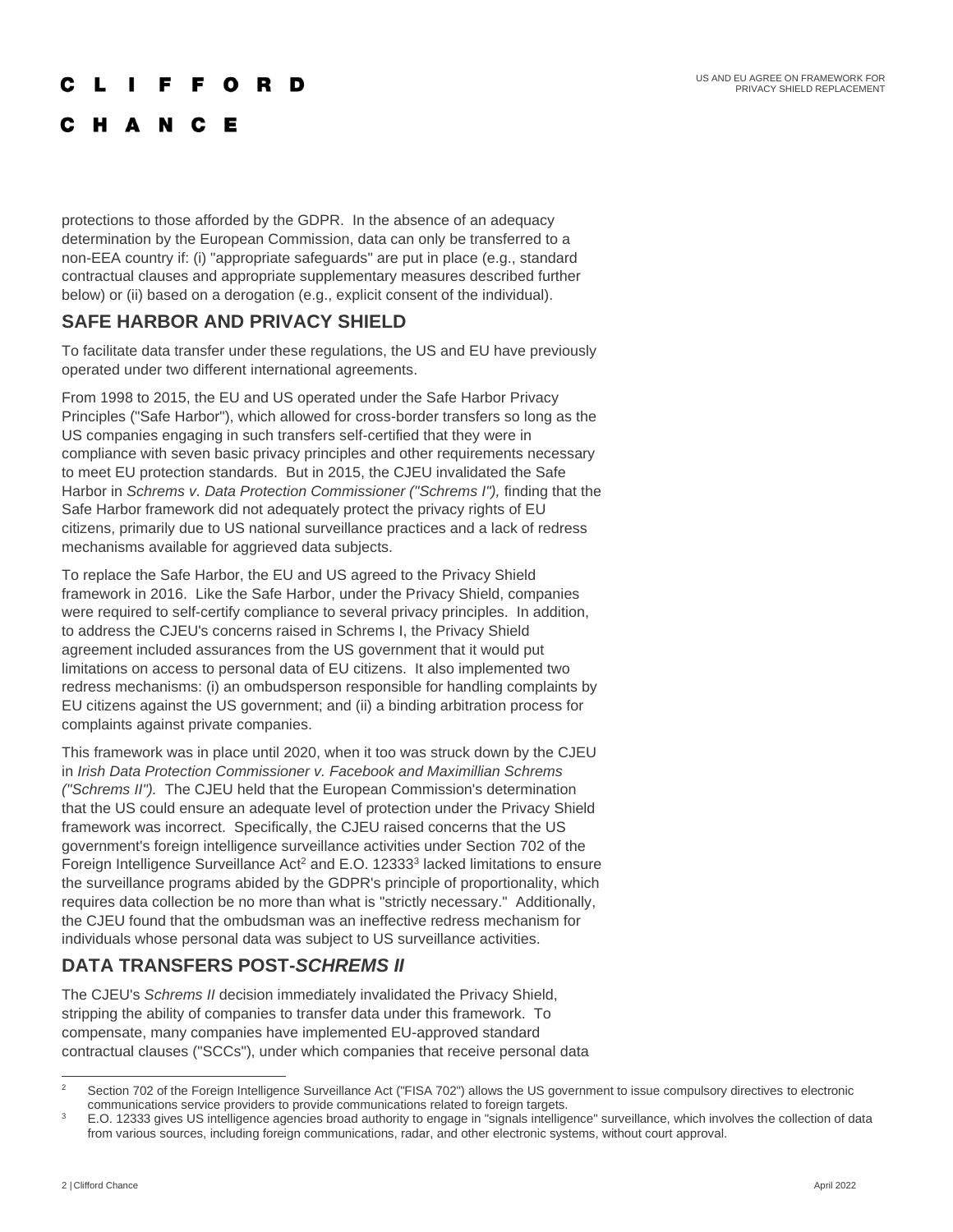#### C L I F F O

## C H A N C E

from the EEA commit to apply EU-equivalent data protection standards to personal data they receive, even when not required by their home country's laws. The *Schrems II* decision upheld SCCs as a valid transfer mechanism under the GDPR but required companies to conduct transfer impact assessments to determine whether additional safeguards need to be put in place to ensure adequate levels of privacy protection. Complying with these SCC requirements can be burdensome and costly, often requiring companies to hire external experts to assist with data mapping and legal assessments. The European Data Protection Board has also cautioned that for some data transfers (such as routine intra-group data transfers in the clear to non-EEA countries that do not meet EU law data protection standards), SCCs may simply not be sufficient to ensure adequate data protection.

Additionally, recent challenges to existing SCCs used by Google and Facebook have raised concern about the legal status of these agreements. In January and February 2022, Austria and France, respectively, declared Google Analytics's data transfers to the US illegal, finding the supplementary measures implemented after *Schrems II* were still not enough to exclude the possibility that US surveillance agencies could access EU citizens' data.<sup>4</sup>

## **TRANS-ATLANTIC DATA PRIVACY FRAMEWORK**

Since *Schrems II*, the US and the EU have been negotiating to create a replacement for the Privacy Shield. While the prospect of a replacement seemed bleak for much of 2021, rumors began circulating of a potential breakthrough earlier this year. Then on March 25, 2022, US President Joe Biden and European Commission President Ursula von der Leyen announced an agreement "in principle" for a new Trans-Atlantic Data Privacy Framework.

Although specific details on how the framework will operate are still being worked out, the announcement indicates that the framework will reflect a balance between the US and EU's concerns for national security, privacy, and data protection. To address issues raised by *Schrems II*, under the new framework, the US has committed to:

- ensure signals intelligence collection may only be undertaken where it is necessary to advance legitimate national security objectives, and must not disproportionately impact the protection of individual privacy and civil liberties;
- establish a new multi-layer redress mechanism that will include an independent Data Protection Review Court made up of individuals chosen from outside the US government who will have full authority to adjudicate claims and order remedial measures; and
- require US intelligence agencies to adopt procedures to oversee new privacy and civil liberty standards.

The new framework will also incorporate core aspects of the previous Privacy Shield program. Participating companies will again have to adhere to and certify compliance with the Privacy Shield Principles. The new framework will also provide EU citizens with access to several different recourse mechanisms to

For more on the French regulator's decision, please see our Talking Tech blog post [here.](https://www.cliffordchance.com/insights/resources/hubs-and-toolkits/talking-tech/en/articles/2022/02/google-analytics-declared-illegal-in-france-.html#:~:text=On%2010%20February%202022%2C%20the,of%20the%20European%20Union%20(CJEU))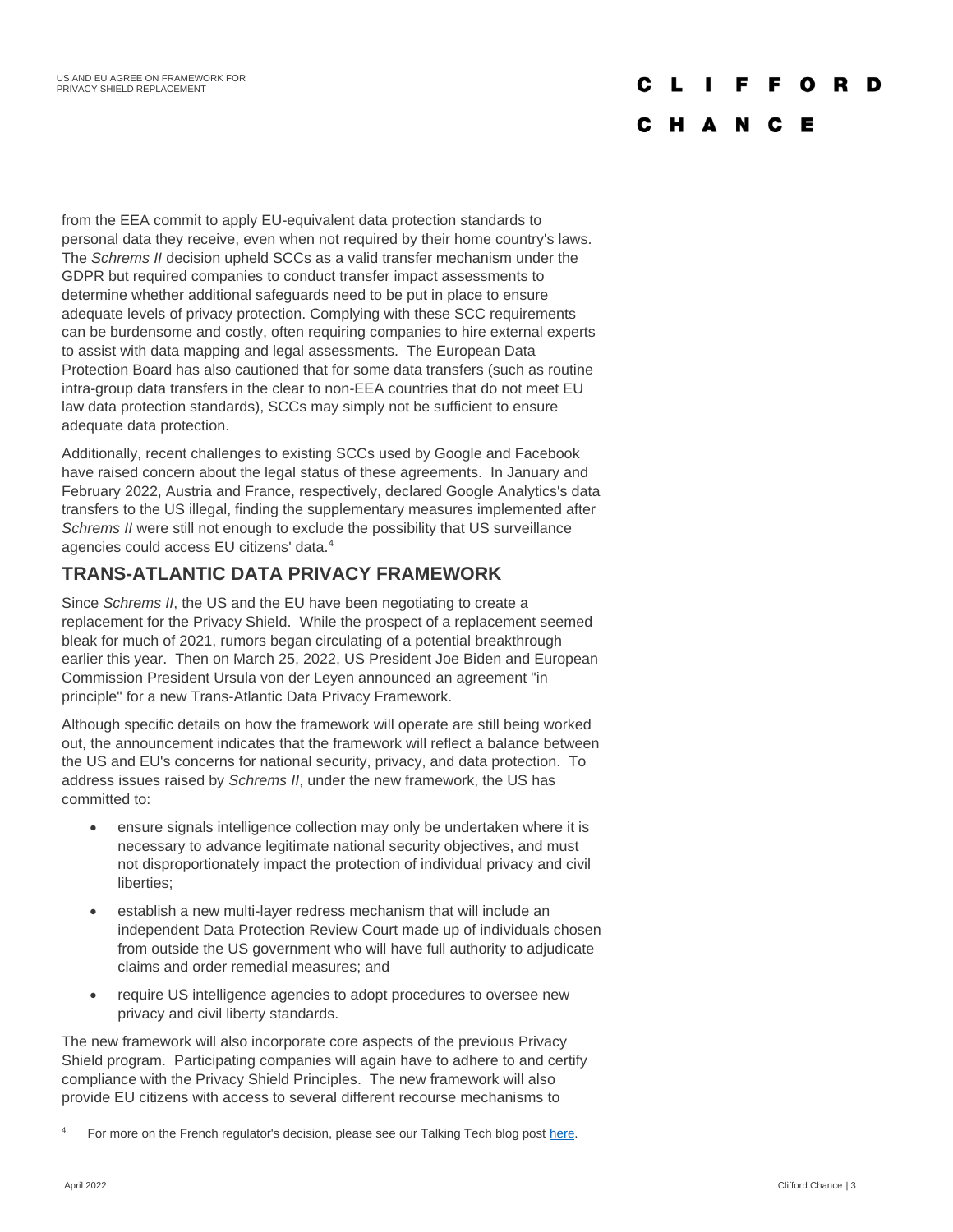# L I F F O R D

C H A N C E

resolve complaints against participating companies, including binding arbitration and alternative dispute resolution.

## **TAKEAWAYS**

The Trans-Atlantic Data Privacy Framework represents a continued commitment to ensuring there is a reliable mechanism in place to facilitate cross-border data transfers between the US and EU, but there is still much more work to be done. The United States and European Commission continue to work on translating the framework into a specific agreement that both sides will need to adopt—a process that could still be months from completion. Once the US has formally implemented these measures (likely through an Executive Order), there will then be a multi-step EU adequacy process—an initial adequacy determination by the European Commission, a non-binding opinion by the European Data Protection Board, and finally, approval by at least 55% of the EU Member States representing at least 65% of the total EU population.

Adequacy process aside, the Framework will also likely face scrutiny by privacy advocates. Maximillian Schrems, a privacy lawyer and the lead litigant in *Schrems I and Schrems II*, has stated that he will closely review the Framework as further details are revealed—and that he will not balk at bringing a challenge to the CJEU again if he finds the agreement is inadequate to protect the privacy rights of EU citizens. The European Data Protection Board has also issued a statement stating it will "analyse in detail" the reforms relating to proportionality and necessity and will examine the new redress mechanism closely to ensure it respects the rights of EU citizens to an effective remedy for violations of their privacy rights.

Other legal developments may also raise hurdles for the approval process. In March 2022, the US Supreme Court decided in *FBI v. Fazaga* that the government may continue to employ the state secrets privilege in cases brought by individuals alleging illegal government surveillance under FISA. Privacy advocates have argued that the decision may make it harder for EU citizens to bring challenges against FISA surveillance in US courts. It remains to be seen what impact this decision will have on the CJEU's further review of the redress mechanisms established by the Framework.

The Clarifying Lawful Overseas Use of Data Act ("CLOUD Act"), passed by the US Congress in 2018, may be another complicating factor in approving the Framework. Like the US intelligence community's ability to collect foreign data under FISA 702 and E.O. 12333, the CLOUD Act authorizes US law enforcement agencies to issue subpoenas or search warrants to obtain data stored outside the US from US-based service providers. It also establishes a framework for foreign governments to enter into agreements with the US to facilitate cross-border data transfers for law enforcement purposes.<sup>5</sup> Although the CJEU did not address the CLOUD Act in *Schrems II*, it may consider this legislation in a potential future challenge to the Framework. Privacy advocates have argued that data collection under the CLOUD Act raises privacy concerns and should require additional safeguards and better redress mechanisms. Though service providers may raise challenges to CLOUD Act warrants in US courts, the European Data Protection

<sup>&</sup>lt;sup>5</sup> On March 22, 2022, the US and Canada announced that they had entered into formal negotiations for a bilateral agreement under the CLOUD Act. Having already signed CLOUD Act Agreements with the UK and Australia, Canada is now the third country to pursue such an agreement with the United States.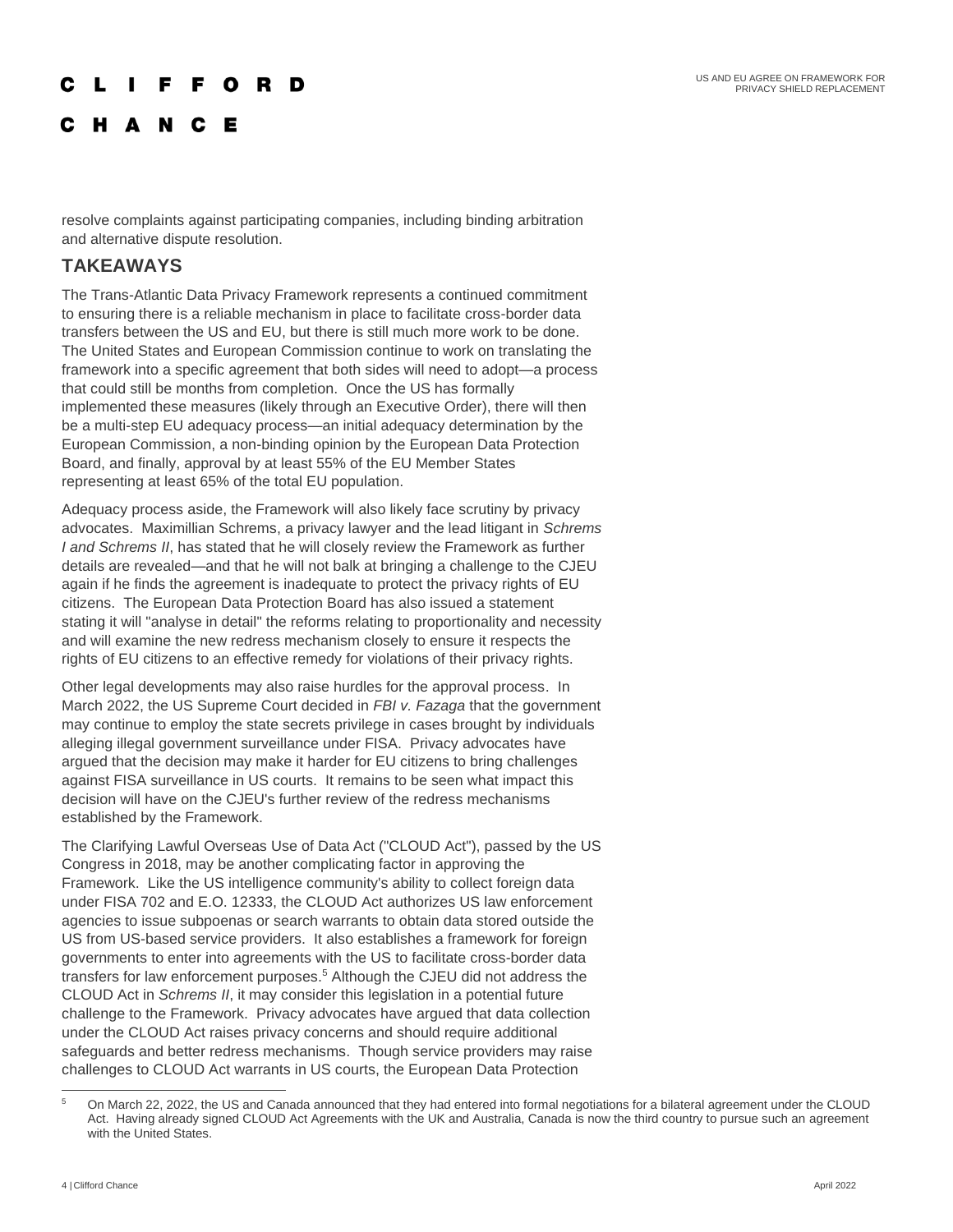# **CLIFFORD**

## **CHANCE**

Supervisor and European Data Protection Board have raised doubts as to whether such challenges are sufficient to protect the rights of European citizens. Further, if the Framework is enacted, companies may find it difficult to transfer data from the EU in response to a CLOUD Act warrant while also abiding by the robust safeguards required by the Framework.

So, while the prospect of a new Framework is great news for companies that routinely transfer data from the EEA to the US, for now companies must continue to rely on SCCs (and upgrade to the European Commission's new SCCs by December 27, 2022 at the latest) and other transfer mechanisms to ensure they comply with the GDPR. The White House has suggested that the Framework will likely be aligned with the **Privacy Shield Principles**. Companies can review their existing data privacy practices against those required under the Privacy Shield Principles to ensure they are ready for certification under the new framework when it is approved.